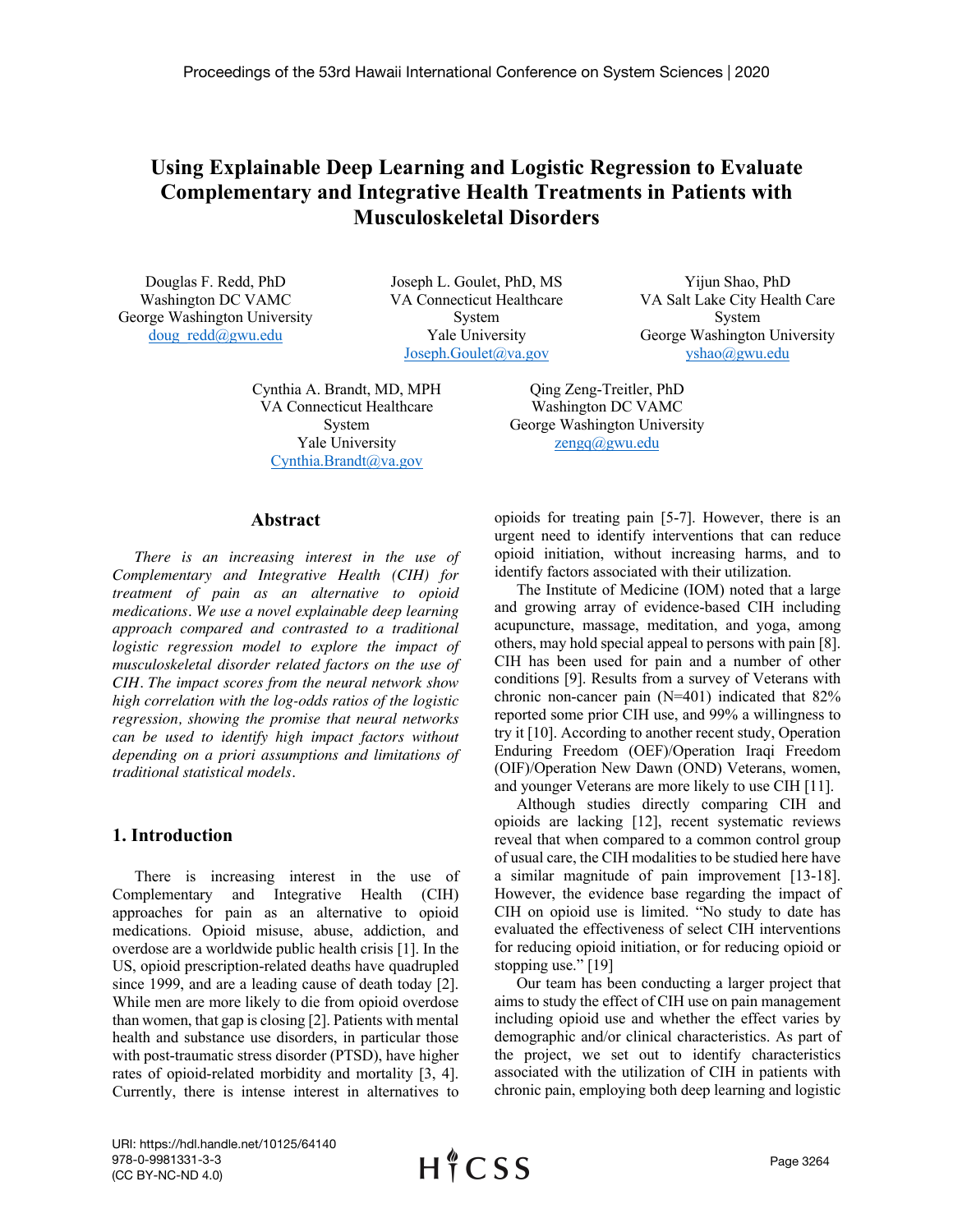regression approaches. Logistic regression is commonly used in clinical and health services research, though it makes some assumptions: a linear relationship between the logit of the outcome and predictor variables, no extreme values or outliers in the continuous predictors and no high intercorrelations among the predictor variables. Deep learning, like many machine learning algorithms, does not make such assumptions and is capable of modeling non-linear relationships. Furthermore, we have been developing an explainable artificial intelligence (AI) method called Impact Assessment (IA) that allows the use of deep learning to study factors, including patient demographic and clinical characteristics as well as facility attributes, that are associated with the use of CIH.

We have used Veteran Affairs (VA) Electronic Health Record (EHR) data in the analysis. VA is the largest integrated healthcare system in the US and a leader in quality and efficiency due in part to the transformation of its EHR [20-22]. Most EHR data are in readily analyzable structured data fields (e.g. weight, stop codes, ICD, and CPT codes) [21]. However, many services do not have CPT or ICD codes, and CIH receipt may be detailed in clinical notes [23]. Structured data alone are insufficient to identify CIH use [24]. For example, patients may obtain CIH from non-VA providers, particularly when a specific therapy is not available at a local VA facility. However, VA providers often document them in clinical notes. In this work, we developed a natural language processing tool to extract CIH use from clinical notes with area under the curve (AUC) ranging from 82.8% to 91.8%, depending on the CIH modalities.

## **2. Methods**

#### **2.1 Dataset and CIH Extraction**

We used data from the VA Musculoskeletal Disorders (MSD) Cohort, developed by Goulet et al [25]. The cohort contains data on patients with back, neck, and large joint disorder diagnoses. The key domains and sample variables in the MSD cohort are shown in Table 1.

To extract the CIH utilization documented in clinical notes of members of the MSD cohort, we annotated a random sample of clinical notes from the VA EHR stored in the Veterans Administration Informatics and Computing Infrastructure (VINCI) database. A team of clinical experts defined a list of CIH-related keywords for different CIH modalities, which was used to identify CIH-related notes. For example, for acupuncture the keywords were "acupuncture", "ACUP", and "needling". From CIH-related notes, snippets

| Domain                  | <b>Variables</b>                |  |  |
|-------------------------|---------------------------------|--|--|
| <b>Demographics</b>     | DOB, race/ethnicity, sex,       |  |  |
|                         | service-connected status,       |  |  |
|                         | service era                     |  |  |
| <b>Diagnoses</b>        | Specific MSD(s), PTSD,          |  |  |
|                         | substance use disorders, etc.   |  |  |
| <b>Procedures</b>       | CPT and ICD, including for      |  |  |
|                         | CIH                             |  |  |
| <b>Vitals</b>           | Pain intensity NRS scores, BP,  |  |  |
|                         | height/weight                   |  |  |
| Consults &              | Specialty pain clinic, opioid   |  |  |
| referrals               | substitution therapy (e.g.      |  |  |
|                         | methadone)                      |  |  |
| <b>Pharmacy</b>         | Opioids, tramadol, gabapentin,  |  |  |
|                         | antidepressants,                |  |  |
|                         | benzodiazepines                 |  |  |
| <b>Health screening</b> | Smoking, alcohol, PTSD, and     |  |  |
|                         | depression screen results       |  |  |
| Laboratory data         | Urine drug test, liver function |  |  |
|                         | test, and pathology results     |  |  |
| <b>Risk factors</b>     | Prior overdose or suicide-      |  |  |
|                         | related event                   |  |  |
| <b>Treatment</b>        | Mental health clinic stop codes |  |  |

| Table 1. Key domains and example variables |
|--------------------------------------------|
| contained in the MSD cohort.               |

composed of the keywords together with 30 words before and 30 words after were extracted. We chose 30 words in response to experience in previous studies on the same EHR data set [26, 27, 28, 29]. The snippets were categorized into 6 modalities: Acupuncture, Biofeedback, Guided Imagery [30], Meditation, Tai-Chi and Yoga. For each modality, a small subset (n=500~600) of the snippets was selected for human annotation. The human annotated data were then used to develop, train and test NLP classifiers.

An annotation guideline was developed and iteratively refined through group chart review. The annotation labels were "current user," "planned/recommended," "uncertain," "past user," and "none-user." We further grouped the original multiple category annotation labels into binary labels: "current user" (positive) vs. "all other cases" (negative). "Current user" means that the snippet shows a patient was a current CIH user at the time when the note was written. The annotation was first performed by a dedicated annotator and subsequently reviewed according to the guideline and revised by 2 other team members. Questions and disagreements were resolved by consensus.

We first tokenized the snippets by converting all upper-case characters to lower case and removing all punctuation and numbers. We then generated both 1 gram and 2-gram bag of words features. The 1-gram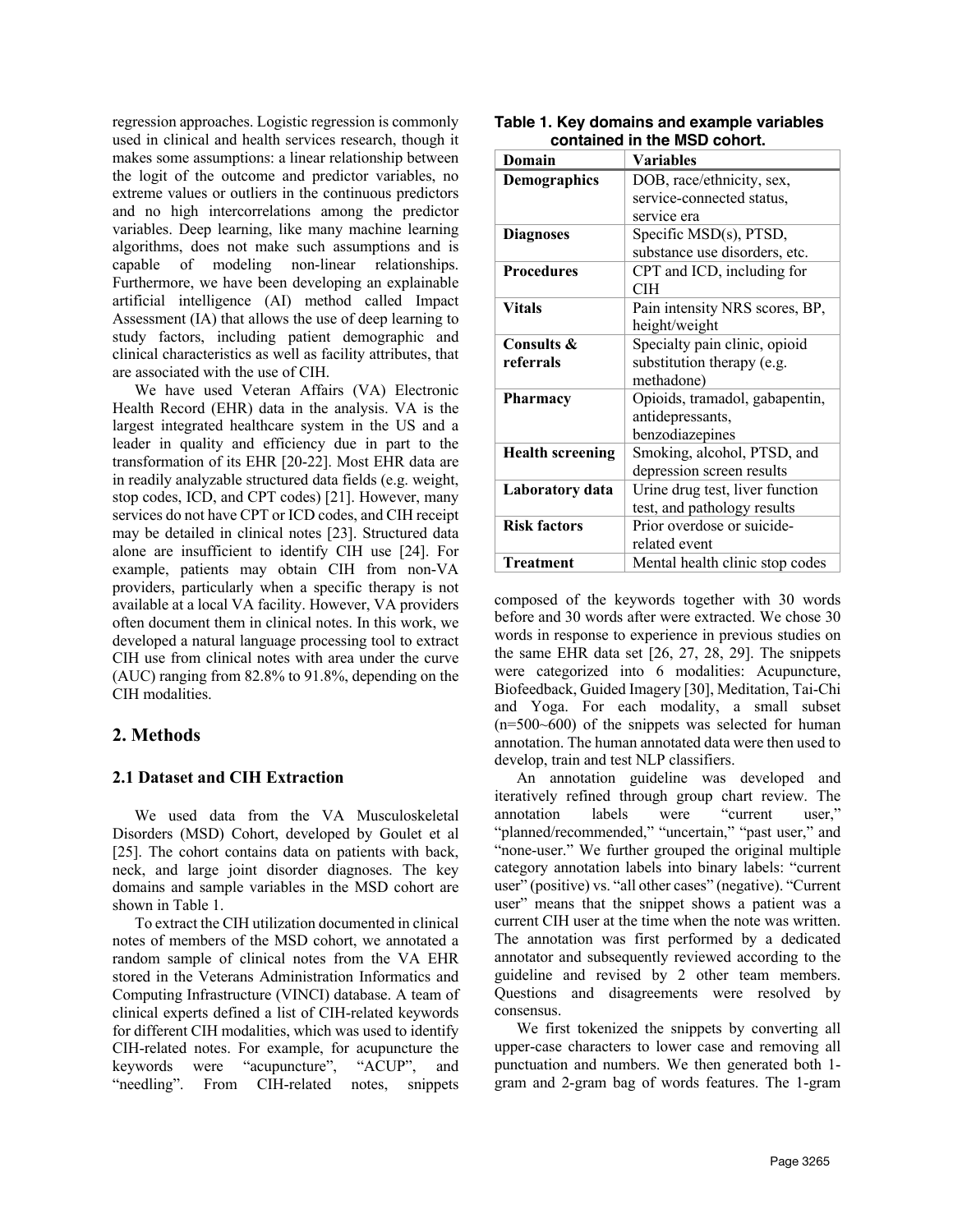features were unique words and 2-gram features were two adjacent words that were originally (i.e., before removing punctuations and numbers) separated by only white spaces. Because of the large number of 2-gram features, we selected 2-grams based on their discriminative power.

We trained support vector machine (SVM) models to classify the snippets. After experimenting with several other kernels such as a polynomial kernel, we selected a linear kernel as it yielded the best performance. We used 10-fold cross validation to measure the classification performance, i.e. splitting the annotated data into 10 subsets, using 9 subsets for training and 1 subset for testing, and repeating the process 10 times.

We calculated performance metrics including area under the receiver operating characteristics curve (AUC) and accuracy, with AUC being the primary metric and accuracy a secondary metric. The SVM classifiers were optimized for AUC in all experiments. The final performances were micro-averaged over the 10-folds for each metric. The AUC ranged from 82.8% to 91.8% (Table 2).

In all, 26,769,725 document snippets having CIH keywords were identified from 17,072,822 distinct documents, belonging to 15,095,504 visits, in turn representing 2,283,936 individual patients. We randomly sampled 10,000 patients to study the demographic and clinical factors associated with CIH use. Characteristics of the patients are presented in Table 3.

We selected 19 variables in 5 categories as predictors (Table 4). These represented demographics (age and gender), race/ethnicity, vitals (pain, body mass index (BMI)), comorbidities (post-traumatic stress disorder (PTSD), major depressive disorder (MDD), bipolar disorder, anxiety disorder, hypertension, coronary artery disease (CAD), and Charlson comorbidity index (CCI)), behaviors (drug use disorder, alcohol use disorder, and smoking history), and analgesic use (opioid and non-opioid). The variables were selected based on their high prevalence among Veterans in VHA care, and their known or hypothesized association with CIH.

Data was aggregated by patient, with age calculated as the average of each patient's age at the time of the visits corresponding to the sampled documents. Analgesic use was determined by counting the number of filled opioid or non-opioid analgesic prescriptions for a patient, where the prescription fill occurred within one month prior to or following one of the CIH correlated visits. 239 patients were excluded due to missing values for multiple variables, resulting in 9,761 patients in the analysis. In addition, 851 patients were missing BMI values. These missing BMI values were assigned the

average of the BMI of the other patients in the analysis. The final 9,761 patients randomly assigned to sets for training  $(60\%)$ , validation  $(20\%)$ , and testing  $(20\%)$ .

## **2.2 Deep Neural Network**

In order to identify characteristics associated with the utilization of CIH, and to assess an alternative to logistic regression, we chose to implement a Deep Neural Network (DNN). However, a concern with DNN methods is that they are viewed as black-boxes and are

**Table 2. Performance metrics for CIH modality classification.**

| <b>Modality</b>       | AUC   | Accuracy |  |  |  |
|-----------------------|-------|----------|--|--|--|
| Acupuncture           | 0.918 | 0.858    |  |  |  |
| <b>Biofeedback</b>    | 0.864 | 0.804    |  |  |  |
| <b>Guided Imagery</b> | 0.910 | 0.854    |  |  |  |
| <b>Meditation</b>     | 0.828 | 0.833    |  |  |  |
| Tai-Chi               | 0.878 | 0.818    |  |  |  |
| Yoga                  | 0.856 | 0.798    |  |  |  |

## **Table 3. Demographics and clinical characteristics of the patient sample**

| <b>All Patients</b>         | 9,761         |
|-----------------------------|---------------|
| <b>Basic Demographics</b>   |               |
| Male                        | 8,805 (90%)   |
| Female                      | 956 (10%)     |
| Age: Mean, Median           | 57, 58        |
| <b>Race/Ethnicity</b>       |               |
| White                       | 6,472 (66%)   |
| <b>Black</b>                | 2,114 (22%)   |
| Hispanic                    | 615 (6%)      |
| <b>Other/Unknown</b>        | 560 (6%)      |
| <b>Vitals</b>               |               |
| Pain: Mean, Median          | 3.9, 4        |
| <b>BMI: Mean, Median</b>    | 29.2, 28.5    |
| <b>Comorbidities</b>        |               |
| <b>PTSD</b>                 | 1,704 (17%)   |
| <b>MDD</b>                  | $1,012(10\%)$ |
| <b>Bipolar Disorder</b>     | 544 (6%)      |
| <b>Anxiety Disorder</b>     | 1,134 (12%)   |
| <b>Hypertension</b>         | 4,152 (43%)   |
| <b>CAD</b>                  | 1,182 (12%)   |
| <b>CCI: Mean, Median</b>    | 0.68, 0       |
| <b>Drug Use Disorder</b>    | 981 (10%)     |
| <b>Alcohol Use Disorder</b> | 1,533 (16%)   |
| <b>Smoking History</b>      | 6,598 (68%)   |
| <b>Analgesic Use</b>        |               |
| Opioid                      | 3,781 (39%)   |
| <b>Non-Opioid</b>           | 3,704 (38%)   |
| <b>CIH Use</b>              | 5,001 (51%)   |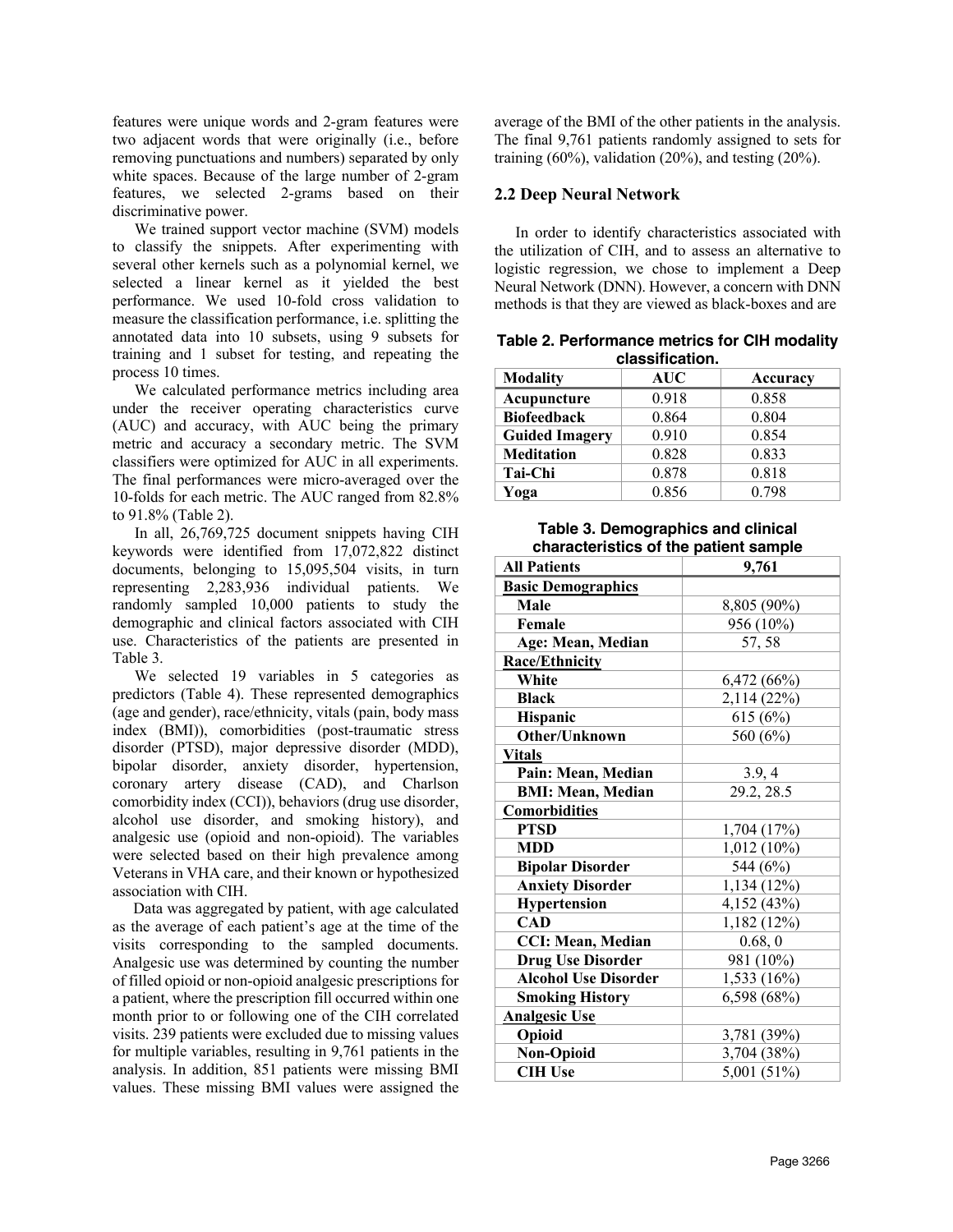difficult to interpret, yet interpretability is critical for clinical adoption of findings. One approach to explain AI models is Local Interpretable Model-Agnostic Explanations (LIME) [31]. The Impact Assessment method we use is related to the LIME approach. We have validated the Impact Assessment method by comparing its results with odds ratios derived from logistic regression, finding strong but not perfect correlations as expected [32]. Another validation approach is to use a dataset with known underlying relationship between predictors and outcome. Since we do not have the complete knowledge of underlying relationships in real patient datasets, we experimented with simulated datasets with 100 variables and a mixture of linear and non-linear relationships. Noting that simulated data are far less complex that real patient datasets, we observed that the Impact Assessment is highly accurate (90-95%) in estimating the contribution of a variable to the outcome.

In order to evaluate our Impact Assessment method using real, non-simulated data, we built a DNN using the CIH data from section 2.1. The DNN was constructed with an input layer of 19 nodes, corresponding to the 19 variables, and an output layer of a single node using a sigmoid activation function giving the probability of CIH use. Five fully connected hidden layers were used, all using the rectified linear unit function for activation. The number of nodes in the hidden layers were 200, 300, 200, 300, and 200. Weights were initialized with random small numbers and updated using stochastic gradient descent with Nesterov momentum. A mini-batch size of 100 was used, along with a learning rate of 0.001 and a momentum of 0.9. AUC was measured against the validation set after each epoch. We used 150 epochs, at which point no improvement in AUC was seen in the last 10 epochs. The final DNN model was kept for subsequent impact score measurements.

| Outcome variable        | Variable    | Representation                                                        |  |  |  |
|-------------------------|-------------|-----------------------------------------------------------------------|--|--|--|
|                         | <b>Type</b> |                                                                       |  |  |  |
| <b>CIH</b> use          | Dichotomous | $0 = No$ CIH use, $1 = at$ least one CIH use                          |  |  |  |
| <b>Predictors</b>       |             |                                                                       |  |  |  |
| <b>Demographics</b>     |             |                                                                       |  |  |  |
| Age                     | Continuous  | Normalized to $0 - 1$                                                 |  |  |  |
| Gender                  | Dichotomous | $0 =$ Male, $1 =$ Female                                              |  |  |  |
| <b>Race/Ethnicity</b>   |             |                                                                       |  |  |  |
| White                   | Dichotomous | $0 = \text{Non-White}, 1 = \text{White}$                              |  |  |  |
| <b>Black</b>            | Dichotomous | $0 = \text{Non-Black}, 1 = \text{Black}$                              |  |  |  |
| <b>Hispanic</b>         | Dichotomous | $0 = \text{Non-Hispanic}, 1 = \text{Hispanic}$                        |  |  |  |
| <b>Vitals</b>           |             |                                                                       |  |  |  |
| Pain                    | Ordinal     | Normalized to $0 - 1$                                                 |  |  |  |
| BMI                     | Continuous  | Normalized to $0 - 1$                                                 |  |  |  |
| <b>Comorbidities</b>    |             |                                                                       |  |  |  |
| <b>PTSD</b>             | Dichotomous | $0 = no$ PTSD, $1 = PTSD$                                             |  |  |  |
| <b>MDD</b>              | Dichotomous | $0 = no \text{ MDD}, 1 = \text{MDD}$                                  |  |  |  |
| <b>Bipolar Disorder</b> | Dichotomous | $0 = no Bipolar, 1 = Bipolar$                                         |  |  |  |
| <b>Anxiety Disorder</b> | Dichotomous | $0 = no$ Anxiety, $1 =$ Anxiety                                       |  |  |  |
| Hypertension            | Dichotomous | $0 = no$ Hypertension, $1 =$ Hypertension                             |  |  |  |
| <b>CAD</b>              | Dichotomous | $0 = no$ CAD, $1 = CAD$                                               |  |  |  |
| <b>CCI</b>              | Ordinal     | Normalized to $0 - 1$                                                 |  |  |  |
| Drug Use                | Dichotomous | $0 =$ no non-alcohol, non-tobacco drug abuse, $1 =$ non-alcohol, non- |  |  |  |
| <b>Disorder</b>         |             | tobacco drug abuse                                                    |  |  |  |
| <b>Alcohol Use</b>      | Dichotomous | $0 =$ no Alcohol use, $1 =$ Alcohol use                               |  |  |  |
| <b>Disorder</b>         |             |                                                                       |  |  |  |
| <b>Smoking History</b>  | Dichotomous | $0 =$ no history of smoking, $1 =$ smoking history                    |  |  |  |
| <b>Analgesic Use</b>    |             |                                                                       |  |  |  |
| Opioid                  | Dichotomous | $0 = no$ opioid use, $1 =$ opioid use                                 |  |  |  |
| Non-opioid              | Dichotomous | $0 =$ no non-opioid analgesic use, $1 =$ non-opioid analgesic use     |  |  |  |

**Table 4. CIH outcome and predictor variables**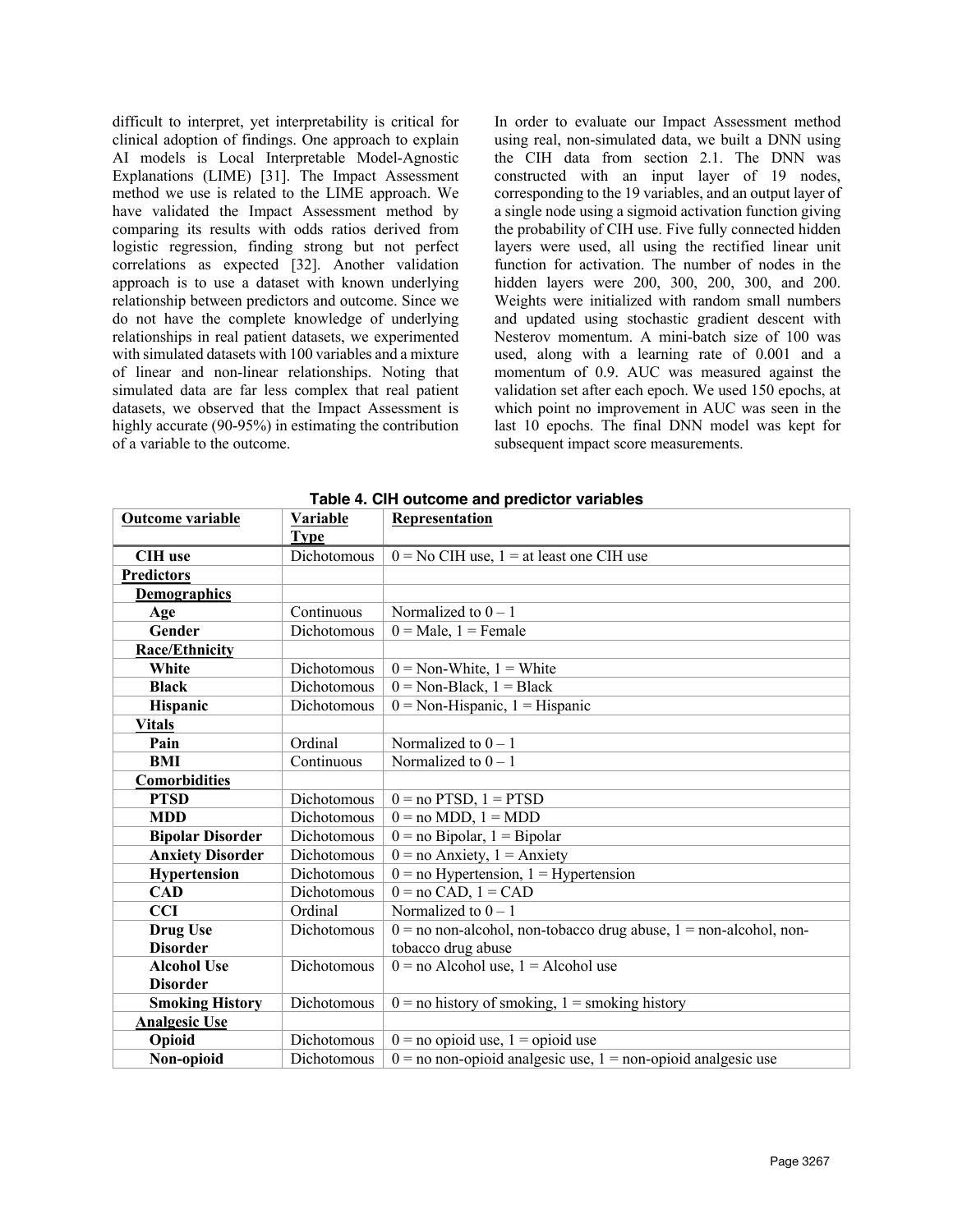#### **2.3 Impact Assessment**

We define a new variable called impact score. For each variable, a reference value is selected. For binary variables such as diagnoses, 0 is viewed as the reference, as it has been used to indicate the absence of a diagnosis. For categorical variables (e.g. race), we select a category (e.g. unknown) based on convention and clinical context as the reference. For continuous variables, we use the mean as the reference. To calculate the impact score for a variable, we change its current value to the reference value and observe change in the outcome. If the outcome does not change, this suggests that the change in value has no impact. If the model changes, the impact score will be calculated as follows:

The last layer of the DNN outputs a value  $p$  between 0 and 1 through a sigmoid function  $p = \sigma(x)$ . The change of prediction originates from change in  $x$ . One way to obtain  $x$  from  $p$  is the logit function:

$$
x = \text{logit}(p) = \log \frac{p}{1-p}
$$

Therefore, the individual-level impact score is defined as:

$$
\frac{\text{logit}(p_{\text{cur}}) - \text{logit}(p_{\text{ref}})}{(\text{current value}) - (\text{reference value})}
$$

where:  $p_{ref}$  is the new value of  $p$  after changing the current value to reference value. Note that the score is only defined if the current value differs from the reference value.

We define the impact score at the population level simply as the mean of all impact scores of patients on whom the score is defined. The Impact score can be interpreted similarly to the log-odds ratio from logistic regression. It represents the average rate of change of log-odds of the predicted risk.

#### **2.6 Logistic Regression**

Logistic regression (LR) is often used to investigate the relationship between discrete responses and explanatory variables and is widely accepted in the medical domain because it provides easy explanation/interpretation for predictions. Specifically, the log odds ratios describe the impact of the corresponding variables on the predicted results. Consider a dichotomous response variable such as CIH use, absent  $(0)$  or present  $(1)$ , and a vector of variable $(s)$ X that takes the value 1 if present and 0 if absent. The odds ratio is defined as the ratio of the odds for those with the variable=1 to the odds for those with variable=0. The formula and underlying assumptions

for the odds ratio (e.g. sigmoid function) shares some aspects with the impact assessment above, and is given by:

$$
ln\left(\frac{P}{1-P}\right) = a + bX
$$

The probability *(P)* can be computed from the regression equation. So, if we know the regression equation, we can calculate the expected probability that  $Y = 1$  for a given value of X.

$$
P = \frac{e^{a+bx}}{1+e^{a+bx}}
$$

We trained a logistic regression model as a comparison to our DNN/Impact Score analysis. The same source data was used as in DNN, but with an 80%- 20% Train-Test split. The Broyden-Fletcher-Goldfarb-Shanno (BFGS) solver was used.

#### **2.7 Comparing DNN and Logistic Regression**

To compare the DNN and Logistic Regression we use 3 measures between the log-odds ratio of the logistic regression and the impact score of the DNN. For an overall performance measure, we calculated the Area Under the Curve (AUC) of the Receiver Operating Characteristics. We also calculated the Pearson correlation to measure the amount of linear correlation, and Spearman correlation to compare the rank orders.

#### **3. Results**

Logistic regression and DNN with impact scores were performed on a dataset consisting of 19 variables from 9,761 patients for prediction of CIH use. The logistic regression required 83 iterations for convergence and finished with an AUC of 0.6805. The DNN impact scores are averages of 25 trainings of the DNN using different random seeds, with an average AUC of 0.7275. Details of the results are presented in Table 5, showing the log-odds ratio and 95% confidence interval for each variable of the logistic regression, and impact score with 95% confidence interval for each variable of the DNN. Correlation between the sets of results are shown in Table 6, with a Pearson correlation of 0.84 and Spearman correlation of 0.97.

To investigate the impact of variables that were not significant according to the LR model, we repeated the analysis with the non-significant variables excluded. Variables with non-significant p-values were Opioid Analgesics (p>0.008), Pain (p>0.909), Hypertension (p>0.025), BMI (p>0.674), Smoking History (p>0.097) and Hispanic (p>0.088). This resulted in increased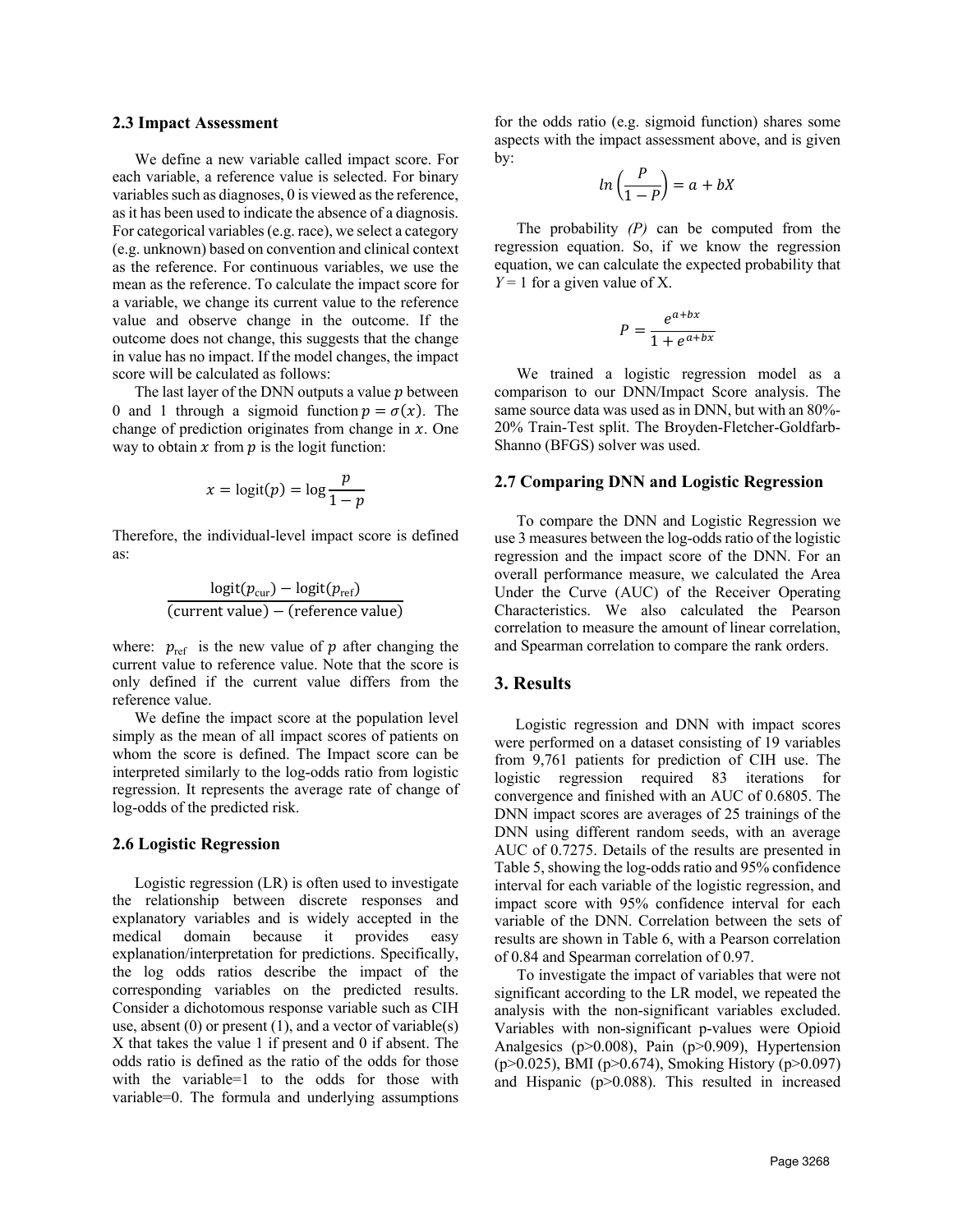| <b>Logistic Regression</b>   |                         |              |         | <b>DNN Impact Score</b>      |                 |              |         |
|------------------------------|-------------------------|--------------|---------|------------------------------|-----------------|--------------|---------|
|                              | $log-$<br>odds<br>ratio | 95% Conf Int |         |                              | Impact<br>score | 95% Conf Int |         |
| <b>Drug Use Disorder</b>     | 0.78                    | 0.57         | 1.00    | <b>Drug Use Disorder</b>     | 0.69            | 0.68         | 0.71    |
| <b>PTSD</b>                  | 0.73                    | 0.59         | 0.86    | <b>PTSD</b>                  | 0.68            | 0.67         | 0.68    |
| <b>Alcohol Use Disorder</b>  | 0.52                    | 0.36         | 0.69    | <b>Alcohol Use Disorder</b>  | 0.52            | 0.51         | 0.53    |
| Gender (F)                   | 0.50                    | 0.34         | 0.67    | <b>Bipolar Disorder</b>      | 0.49            | 0.48         | 0.50    |
| <b>MDD</b>                   | 0.47                    | 0.30         | 0.65    | Gender (F)                   | 0.47            | 0.47         | 0.48    |
| <b>Bipolar Disorder</b>      | 0.47                    | 0.23         | 0.71    | <b>Non-Opioid Analgesics</b> | 0.47            | 0.46         | 0.47    |
| <b>Non-Opioid Analgesics</b> | 0.46                    | 0.36         | 0.56    | <b>MDD</b>                   | 0.28            | 0.27         | 0.28    |
| <b>Black</b>                 | 0.41                    | 0.22         | 0.60    | <b>Anxiety Disorder</b>      | 0.27            | 0.26         | 0.28    |
| <b>Anxiety Disorder</b>      | 0.28                    | 0.12         | 0.44    | <b>Black</b>                 | 0.23            | 0.21         | 0.25    |
| White                        | 0.27                    | 0.10         | 0.45    | <b>BMI</b>                   | 0.22            | 0.15         | 0.29    |
| Hispanic                     | 0.20                    | $-0.03$      | 0.44    | <b>Opioid Analgesics</b>     | 0.13            | 0.12         | 0.13    |
| <b>Opioid Analgesics</b>     | 0.14                    | 0.04         | 0.24    | Age                          | 0.09            | 0.08         | 0.09    |
| <b>Smoking History</b>       | 0.09                    | $-0.02$      | 0.19    | White                        | 0.08            | 0.07         | 0.10    |
| Pain                         | 0.01                    | $-0.14$      | 0.15    | <b>Smoking History</b>       | 0.06            | 0.05         | 0.07    |
| <b>BMI</b>                   | 0.002                   | $-0.01$      | 0.01    | <b>Hispanic</b>              | 0.03            | 0.00         | 0.05    |
| Hypertension                 | $-0.12$                 | $-0.23$      | $-0.02$ | Pain                         | $-0.07$         | $-0.08$      | $-0.06$ |
| <b>CAD</b>                   | $-0.34$                 | $-0.50$      | $-0.18$ | Hypertension                 | $-0.17$         | $-0.18$      | $-0.17$ |
| Age                          | $-1.35$                 | $-1.63$      | $-1.06$ | <b>CAD</b>                   | $-0.22$         | $-0.22$      | $-0.21$ |
| <b>CCI</b>                   | $-1.75$                 | $-2.35$      | $-1.15$ | <b>CCI</b>                   | $-1.40$         | $-1.46$      | $-1.34$ |
| $AUC = 0.6805$               |                         |              |         | Ave. AUC = $0.7275$          |                 |              |         |

**Table 5. Comparison of Logistic Regression to DNN Impact Score, ordered by log-odds ratio and impact score**

#### **Table 6. Correlations between the logistic regression log-odds ratios and the DNN impact scores.**

| <b>Correlation</b><br>Pearson<br>(linear correlation) | 0.84 |
|-------------------------------------------------------|------|
| <b>Spearman Correlation</b><br>(rank correlation)     | 0.97 |

Pearson correlation, but the other measures were largely unchanged (LR  $AUC = 0.6821$ , DNN  $AUC =$ 0.7278; Pearson correlation = 0.98; Spearman correlation =  $0.96$ ).

## **4. Discussion**

We analyzed patient characteristics associated with the utilization of complementary and integrative health in patients with musculoskeletal disorders using

a novel explainable deep learning approach and a traditional logistic regression approach. Both approaches identified Drug Use Disorder, PTSD, Alcohol Use Disorder, Gender (Female), MDD, Bipolar Disorder, Opioid and Non-Opioid Analgesic use, Race, and Anxiety Disorder as the characteristics associated with increased CIH use. CCI, CAD, and Hypertension were associated with decreased use of CIH.

Importantly, the results from the two approaches have some differences as well. Greater than average BMI, Smoking History, and Hispanic race showed a small association with increased CIH with the DNN model but were indeterminate with the logistic regression model due to its 95% confidence interval crossing 0. Conversely, Pain had a small association with decreased CIH in DNN but was not significant in logistic regression. Interestingly, these small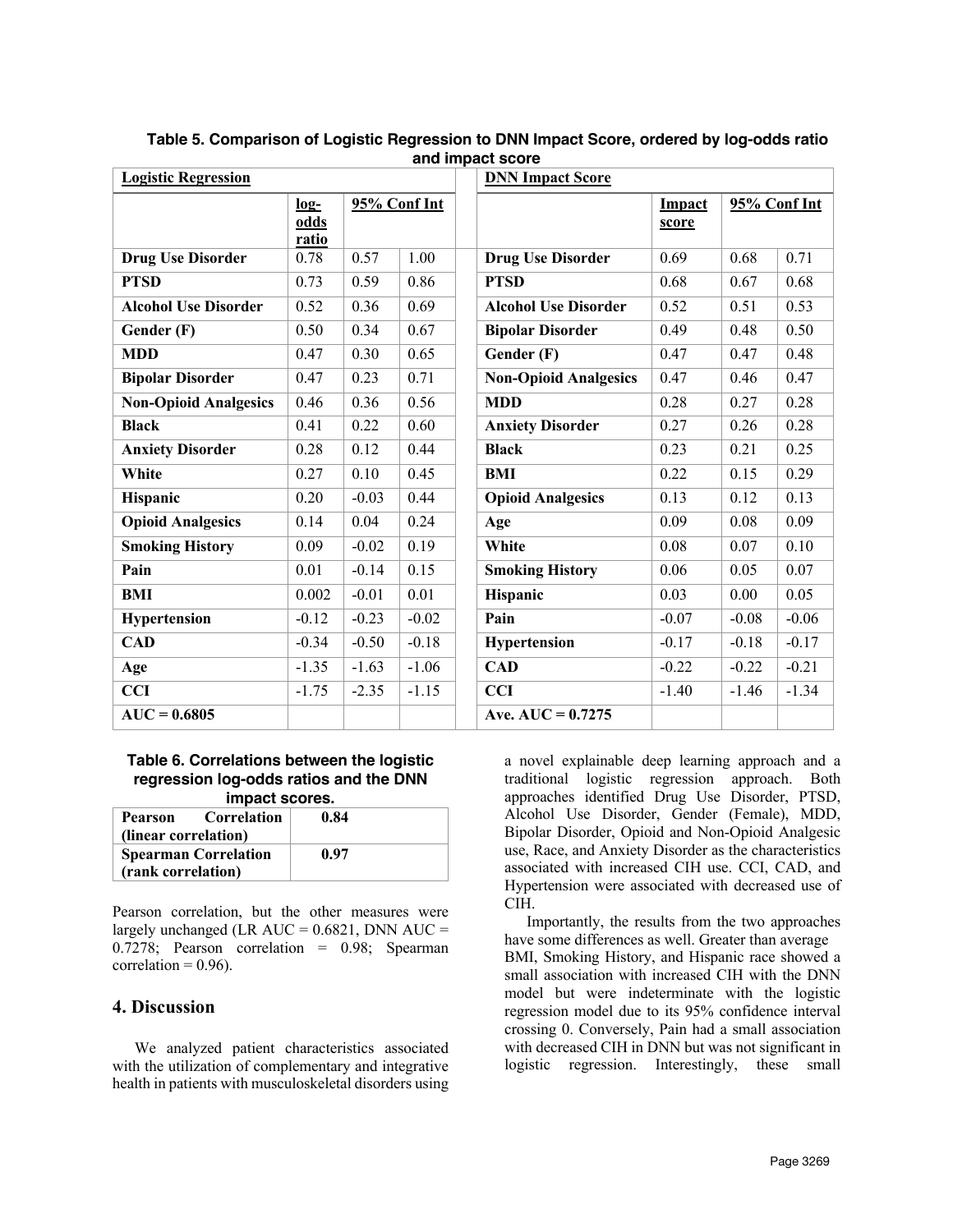differences occurred in variables that had insignificant p-values in the LR model.

The general agreement between the DNN impact scores and the log odds ratios from LR reflect that both models were trained on the same data. Because DNN can have a variety of architectures and use different random seeds, multiple DNN models may be trained on a dataset. Combining the impact scores from multiple DNN models allows us to calculate a confidence interval for an impact score. Even though we cannot directly compare an impact score's confidence interval with the confidence interval of log odds ratio from the regression analysis, it does provide a range of potential values for the impact score in addition to the mean. The Pearson correlation and Spearman correlation show that the results are highly correlated both linearly and by rank order.

The goal of the analysis is NOT to predict CIH, but to understand the relationship between patient characteristics and CIH use. Since the decision to use CIH is often influenced by non-clinical characteristics such as provider or patient preference and availability of CIH services, we did not expect the logistic regression and DNN models to be able to predict CIH use based on only patient characteristics. Consistent with our expectation, the AUC for both logistic regression and the DNN impact scores were too low to be reliable.

The fact that the two different approaches arrive at similar but modestly different conclusions is intriguing. The novel DNN explanation method provides an alternative means to determine the effect of patient characteristics on CIH that does not depend on a priori assumptions and limitations of traditional statistical models. It can potentially detect novel and unexpected types of associations that would have to be decided upon in advance for traditional statistical models, partly due to the ability of DNNs to model non-linear relationships.

The points on which the two models agree imply that CIH is more likely to be used by those with a history of substance abuse and mental illness. This may be the result of physicians being more reluctant in prescribing opioids to those patients, resulting in more use of CIH. Also, worth noting is the stronger association of the use of non-opioid analgesics with CIH use than the use of opioid analgesics with CIH use.

An important limitation of this study is that CIH use is not completely captured by EHRs. On the other hand, based on our experience in CIH research, missing data of CIH use is more random than systematic. This limits the impact of the missing data on our analysis. Socio-economic status may be an important confounder and needs to be captured in follow up studies. In addition, temporal characteristics of the variables were not included in this analysis, such as length of chronic pain.

Future work will incorporate a more nuanced study of the relationships between opioid and other treatment options. In this study all CIH modalities were treated as one, however more knowledge is obtainable by differentiating the CIH modalities. In addition, patient and provider geographical location can be incorporated in order to discover variances by location, and also to incorporate socio-economic data stratified by location.

## **5. Conclusion**

In this study we have demonstrated the practicality of a novel Impact Assessment method to interpret DNN models, for the purpose of exploring factors associated with utilization of CIH treatments among patients with musculoskeletal disorders. The DNN and logistic regression-based approaches arrived at similar but modestly different conclusions, while DNN does not depend on a priori assumptions and limitations of traditional statistical models, and is able to represent more complex, non-linear relationships.

## **6. References**

[1] Martins SS, Sampson L, Cerda M, Galea S. Worldwide Prevalence and Trends in Unintentional Drug Overdose: A Systematic Review of the Literature. Am J Public Health. 2015;105(11):E29-E49.

[2] Centers for Disease Control and Prevention aNCfHS. Multiple cause of death 1999–2014 on CDC WONDER online database, released 2015. Data are from the Multiple Cause of Death Files, 1999–2014, as compiled from data provided by the 57 vital statistics jurisdictions through the Vital Statistics Cooperative Program. 2016.

[3] Bohnert ASB, Ilgen MA, Galea S, McCarthy JF, Blow FC. Accidental Poisoning Mortality Among Patients in the Department of Veterans Affairs Health System. Med Care. 2011;49(4):393-6.

[4] Seal KH, Shi Y, Cohen G, Cohen BE, Maguen S, Krebs EE, et al. Association of mental health disorders with prescription opioids and high-risk opioid use in US veterans of Iraq and Afghanistan. JAMA. 2012;307(9):940-7.

[5] Strayer RJ, Motov SM, Nelson LS. Something for pain: Responsible opioid use in emergency medicine. Am J Emerg Med. 2017;35(2):337-41.

[6] Makary MA, Overton HN, Wang PQ. Overprescribing is major contributor to opioid crisis. Bmj-Brit Med J. 2017;359.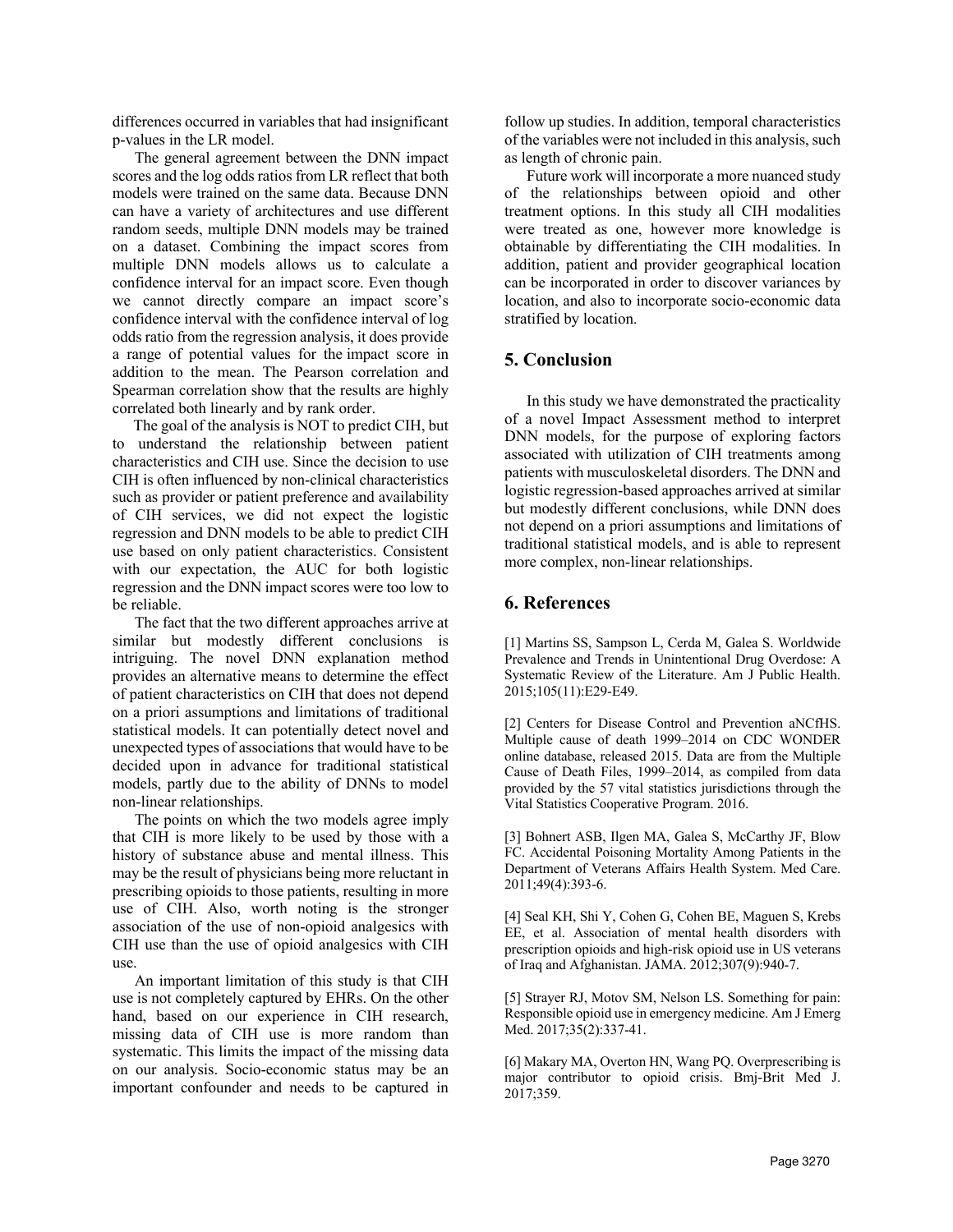[7] Nalamachu SR, Shah B. Abuse of immediate-release opioids and current approaches to reduce misuse, abuse, and diversion. Postgrad Med. 2018:1-7.

[8] Relieving Pain in America: A Blueprint for Transforming Prevention, Care, Education, and Research. The National Academies Collection: Reports funded by National Institutes of Health. Washington (DC)2011.

[9] Taylor SL, Elwy AR. Complementary and alternative medicine for US veterans and active duty military personnel: promising steps to improve their health. Med Care. 2014;52(12 Suppl 5):S1-4.

[10] Denneson LM, Corson K, Dobscha SK. Complementary and alternative medicine use among veterans with chronic noncancer pain. J Rehabil Res Dev. 2011;48(9):1119-27.

[11] Baldwin CM, Long K, Kroesen K, Brooks AJ, Bell IR. A profile of military veterans in the southwestern United States who use complementary and alternative medicine: implications for integrated care. Arch Intern Med. 2002;162(15):1697-704.

[12] Chou R, Deyo R, Devine B, Hansen R, Sullivan S, Jarvik JG, et al. The Effectiveness and Risks of Long-Term Opioid Treatment of Chronic Pain. Evid Rep Technol Assess (Full Rep). 2014(218):1-219.

[13] Furlan AD, Giraldo M, Baskwill A, Irvin E, Imamura M. Massage for low-back pain. Cochrane Database Syst Rev. 2015(9):CD001929.

[14] Coeytaux RR, McDuffie J, Goode A, Cassel S, Porter WD, Sharma P, et al. Evidence Map of Yoga for High-Impact Conditions Affecting Veterans. VA Evidence-based Synthesis Program Reports. Washington (DC)2014.

[15] Cramer H, Lauche R, Haller H, Dobos G. A systematic review and meta-analysis of yoga for low back pain. Clin J Pain. 2013;29(5):450-60.

[16] Crawford C, Lee C, Buckenmaier C, 3rd, Schoomaker E, Petri R, Jonas W, et al. The current state of the science for active self-care complementary and integrative medicine therapies in the management of chronic pain symptoms: lessons learned, directions for the future. Pain Med. 2014;15 Suppl 1:S104-13.

[17] Furlan AD, Yazdi F, Tsertsvadze A, Gross A, Van Tulder M, Santaguida L, et al. A systematic review and meta-analysis of efficacy, cost-effectiveness, and safety of selected complementary and alternative medicine for neck and low-back pain. Evid Based Complement Alternat Med. 2012;2012:953139.

[18] Hempel S, Taylor SL, Solloway MR, Miake-Lye IM, Beroes JM, Shanman R, et al. Evidence Map of Acupuncture. VA Evidence-based Synthesis Program Reports. Washington (DC)2014.

[19] Peterson K, Anderson J, Ferguson L, Mackey K. Evidence Brief: The Comparative Effectiveness of Selected Complementary and Integrative Health (CIH) Interventions for Preventing or Reducing Opioid Use in Adults with Chronic Neck, Low Back, and Large Joint Pain. VA Evidence Synthesis Program Evidence Briefs. VA Evidence Synthesis Program Reports. Washington (DC)2011.

[20] Kizer KW, Dudley RA. Extreme makeover: Transformation of the veterans health care system. Annu Rev Public Health. 2009;30:313-39.

[21] Goulet JL, Erdos J, Kancir S, Levin FL, Wright SM, Daniels SM, et al. Measuring performance directly using the Veterans Health Administration electronic medical record - A comparison with External Peer Review. Med Care. 2007;45(1):73-9.

[22] Kizer KW, Demakis JG, Feussner JR. Reinventing VA health care: systematizing quality improvement and quality innovation. Med Care. 2000;38(6 Suppl 1):I7-16.

[23] (HAIG) VHAIG. Complementary and Alternative Medicine. 2011.

[24] Redd D, Kuang J, Zeng-Treitler Q. Differences in nationwide cohorts of acupuncture users identified using structured and free text medical records. AMIA Annu Symp Proc. 2014;2014:1002-9.

[25] Goulet JL, Kerns RD, Bair M, Becker WC, Brennan P, Burgess DJ, et al. The musculoskeletal diagnosis cohort: examining pain and pain care among veterans. Pain. 2016;157(8):1696-703.

[26] Redd D, Kuang J, Mohanty A, Bray BE, Zeng-Treitler Q. Regular expression-based learning for METS value extraction. AMIA Summits on Translational Science Proceedings. 2016;2016:213.

[27] Redd D, Frech TM, Murtaugh MA, Rhiannon J, Zeng QT. Informatics can identify systemic sclerosis (SSc) patients at risk for scleroderma renal crisis. Computers in biology and medicine. 2014 Oct 1;53:203-5.

[28] Redd D, Shaoa Y, Yang J, Divita G, Zeng-Treitler Q. Automated Learning of Temporal Expressions. Studies in health technology and informatics. 2015;216:639-42.

[29] Murtaugh MA, Gibson BS, Redd D, Zeng-Treitler Q. Regular expression-based learning to extract bodyweight values from clinical notes. Journal of biomedical informatics. 2015 Apr 1;54:186-90.

[30] Ackerman CJ, Turkoski B. Using guided imagery to reduce pain and anxiety. Home Healthcare Now. 2000 Sep 1;18(8):524-30.